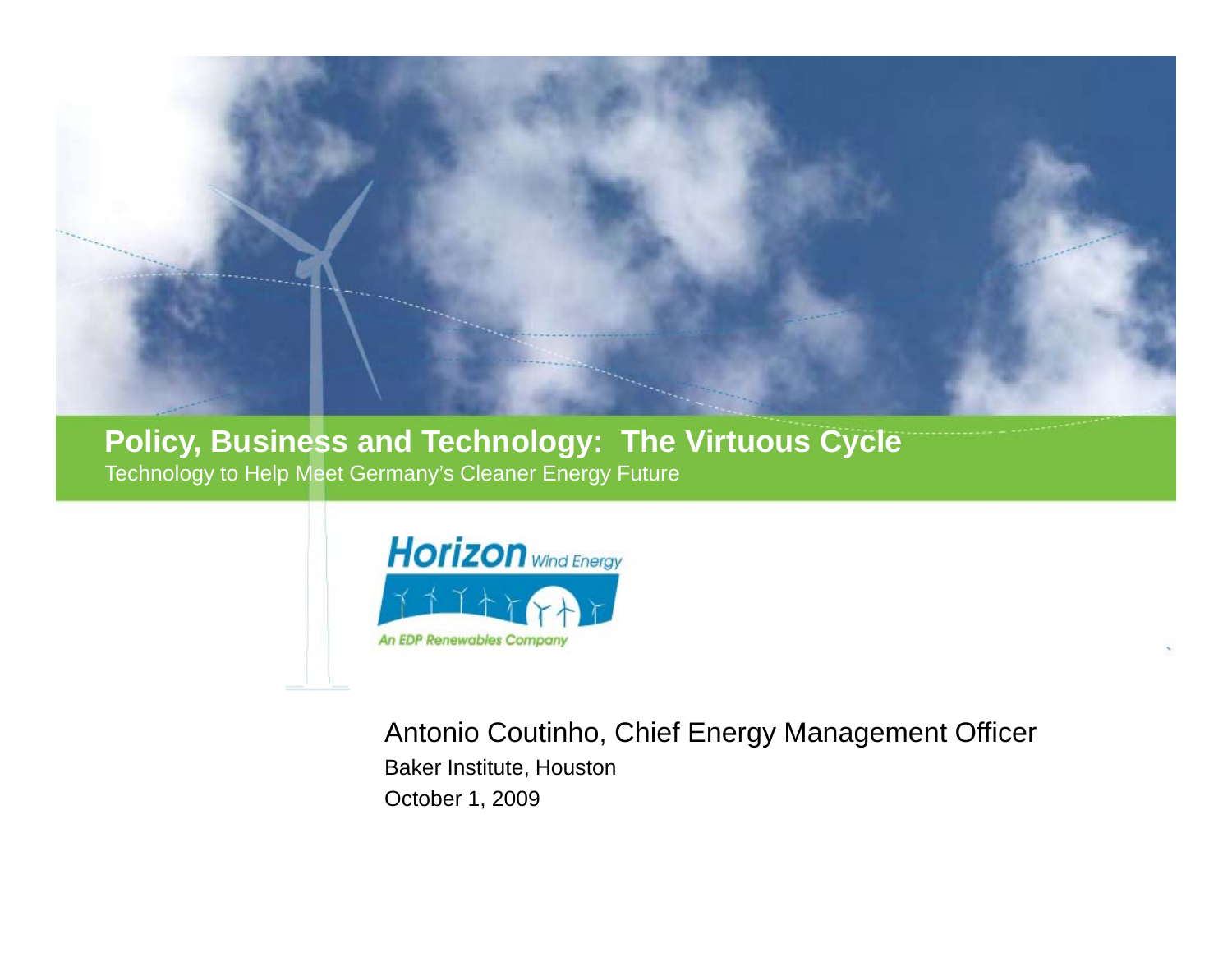### **Growth with controlled risk fueled EDP's strategy on renewables**



|                                  | Renewables drivers                          | <b>EDPR wind installed capacity</b><br>(Gross MW) |       |
|----------------------------------|---------------------------------------------|---------------------------------------------------|-------|
| <b>Growth</b>                    | • Security of supply                        |                                                   |       |
|                                  | • CO2 reduction targets                     |                                                   | 5,301 |
|                                  | Diversified fuel mix<br>$\bullet$           |                                                   |       |
|                                  | • Fast time-to-market development           | +54%                                              |       |
| <b>Controlled</b><br><b>Risk</b> | Regulatory support with feed-in-<br>tariffs |                                                   |       |
|                                  | • Reduction of emissions factor             | 951                                               |       |
|                                  | • Fuel & CO2 hard hedge                     |                                                   |       |
|                                  |                                             | 2005                                              | 2009  |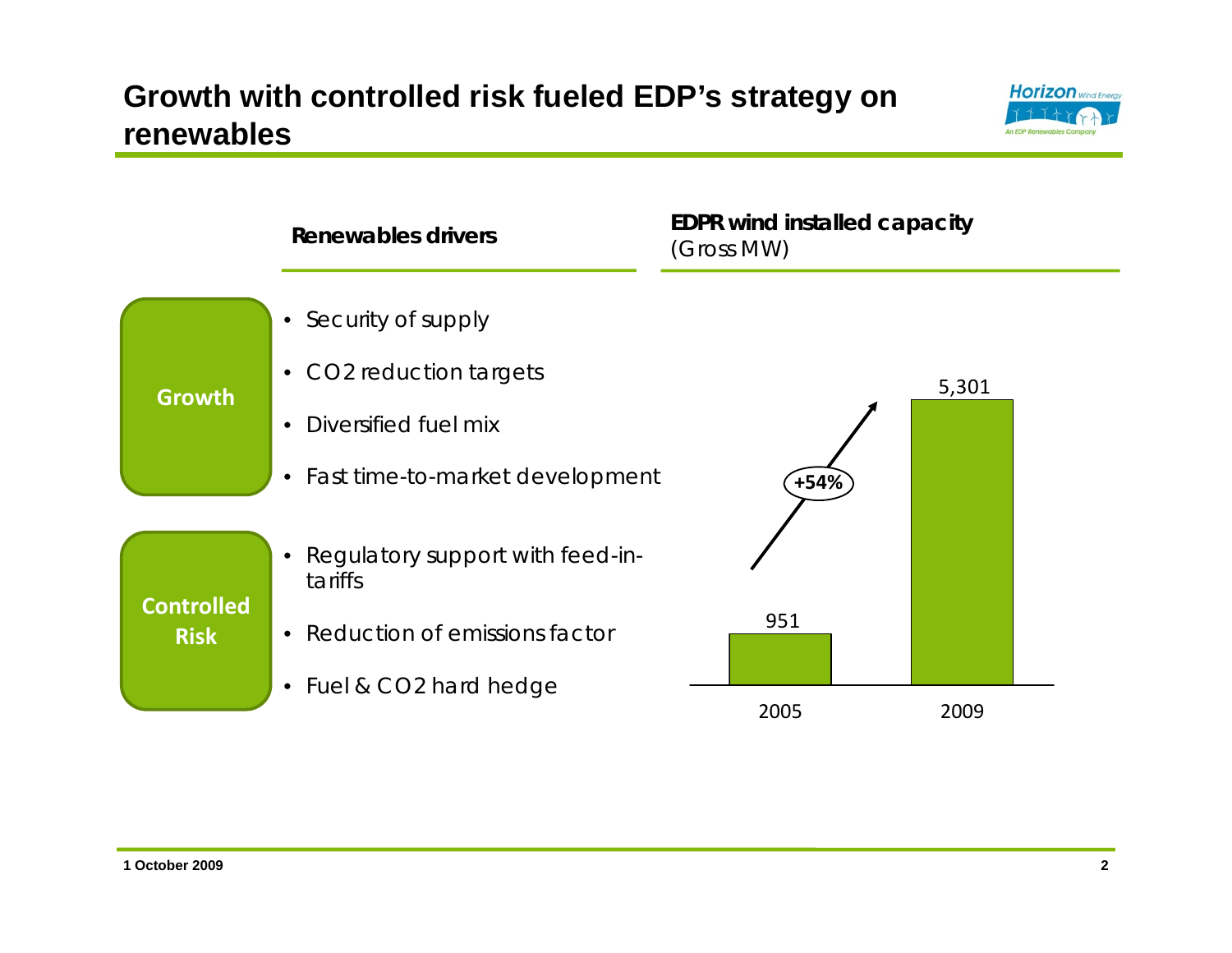## **EDPR expanded its presence in markets that offered growth with a sound supportive regulatory framework**





**1 October 2009**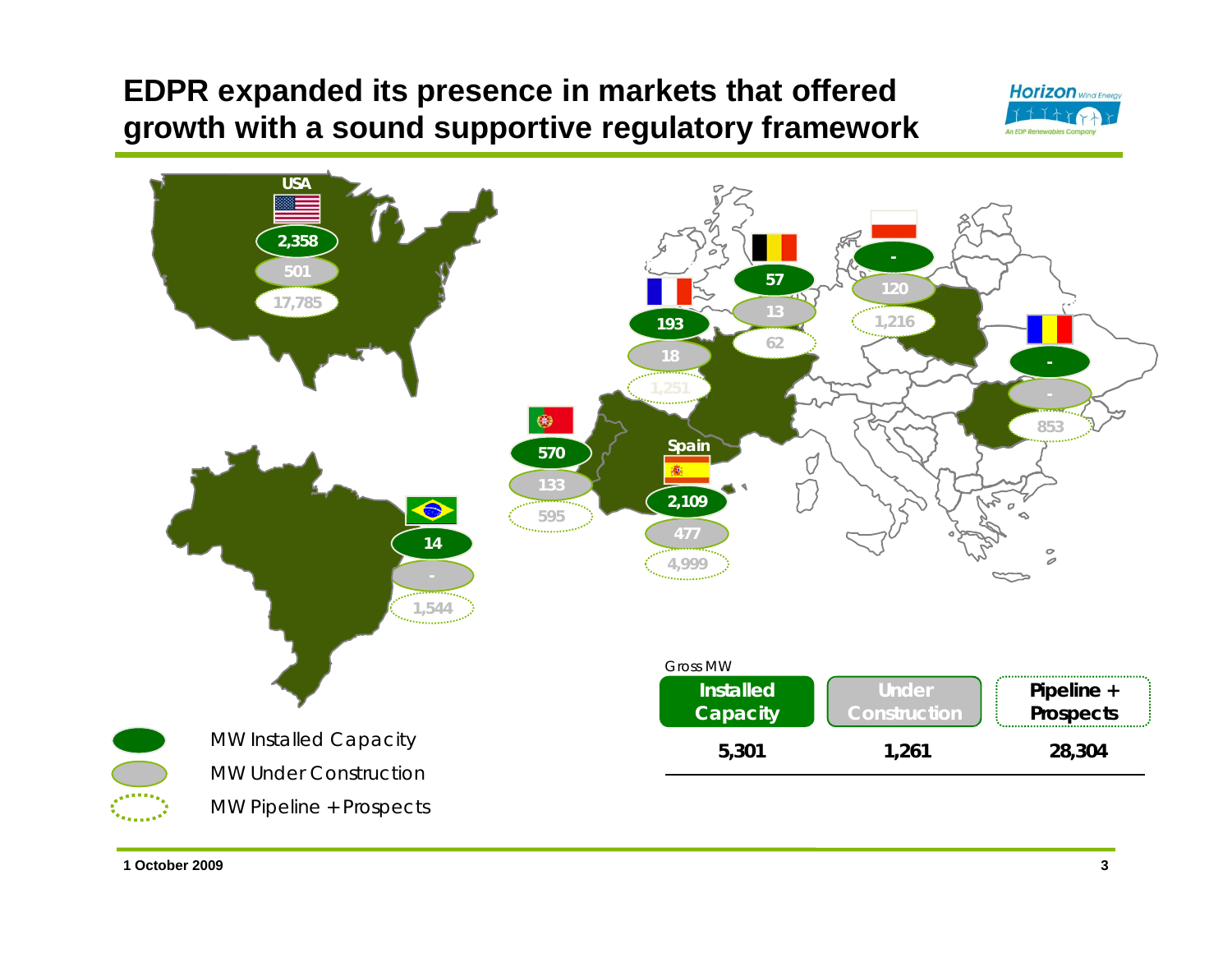## **This growth resulted from targeted acquisitions that offered an operational base with good growth prospects**





**1 October 2009**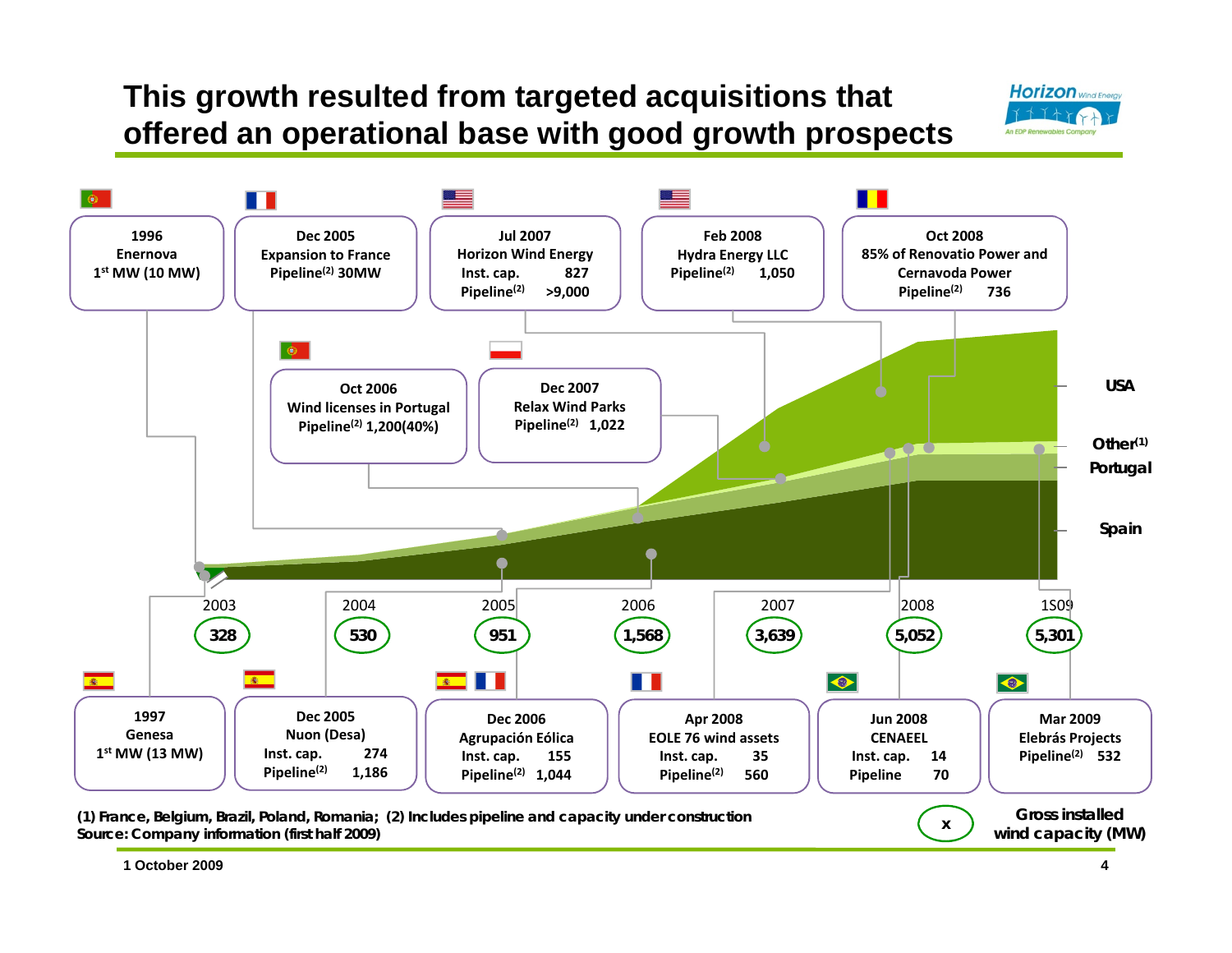## **Horizon operates a diversified portfolio of 18 wind assets (2,257 MW) in 6 different electric markets**



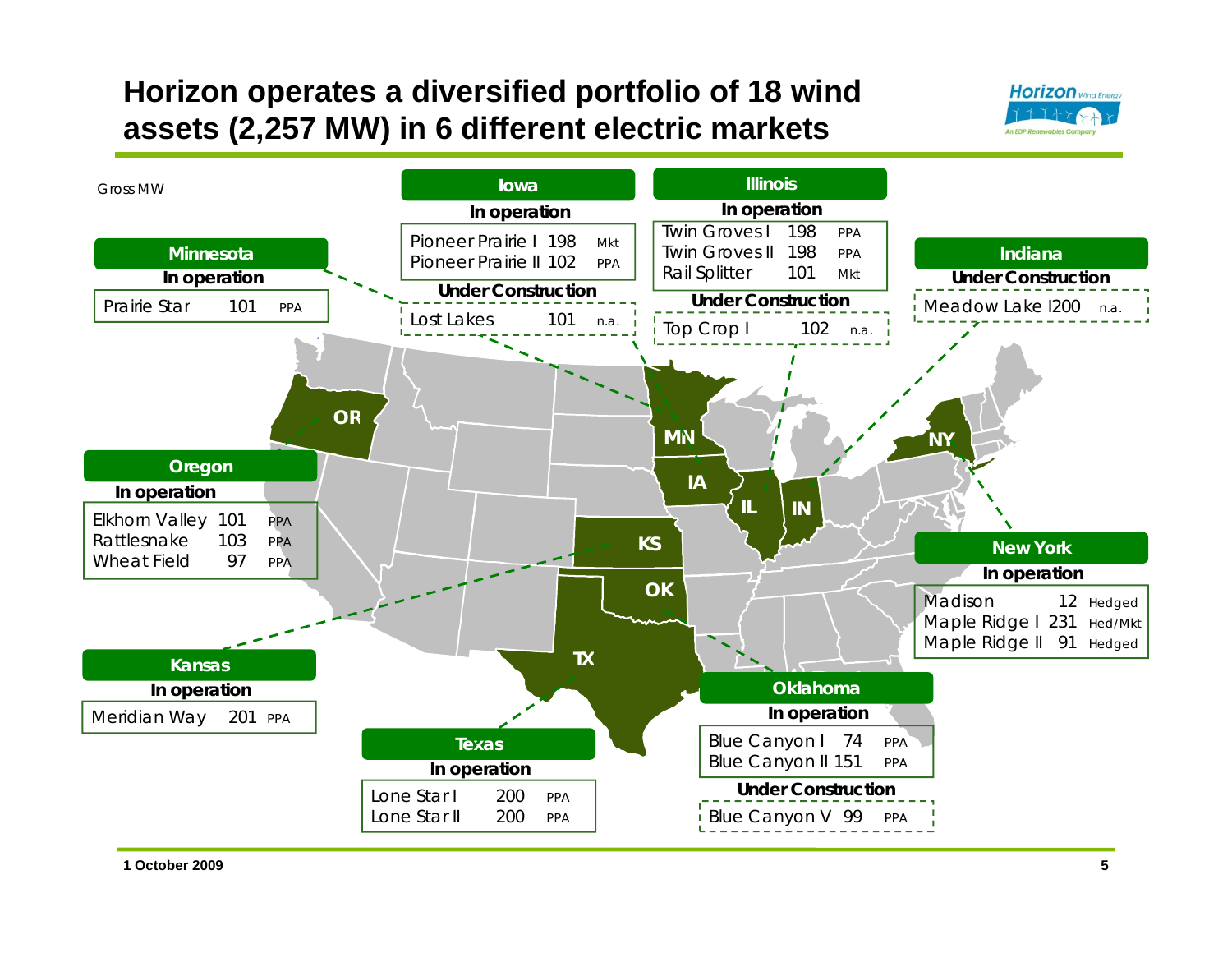## **Iberian leadership in the renewable spectrum is, to a large extent, a result of Iberian renewable driven policy**





**1 October 20096**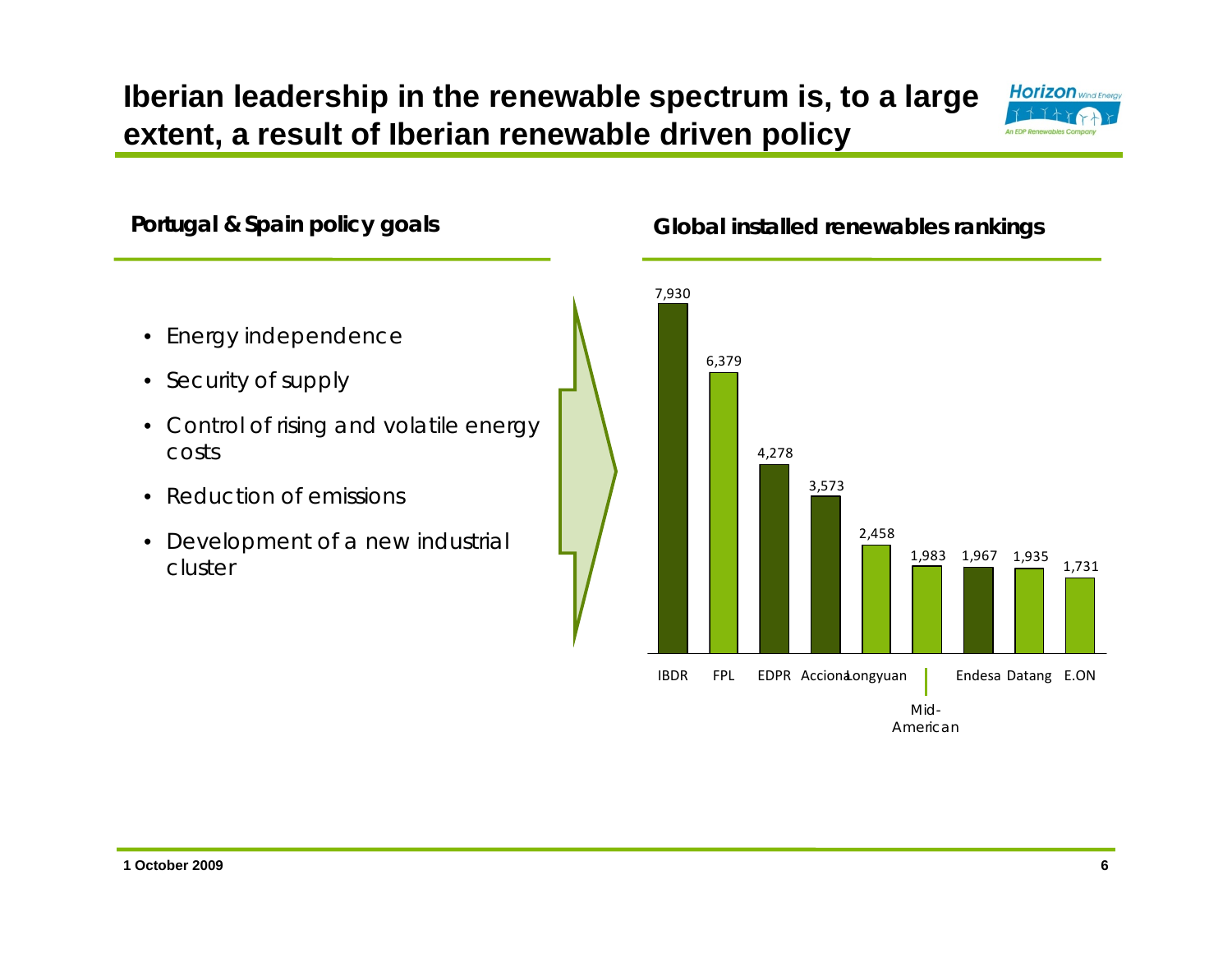## **Some types of policies have been more successful than others in spurring growth at the lowest cost**





• **The European Commission study showed that feed in tariffs spurred growth faster at a lower cost than other supporting regimes**

(1) Effectiveness defined as the average generation growth divided by additional potential

(2) Efficiency defined as the Support level divided by long term costs

Source: COM (2005) 627 final of 7Dec05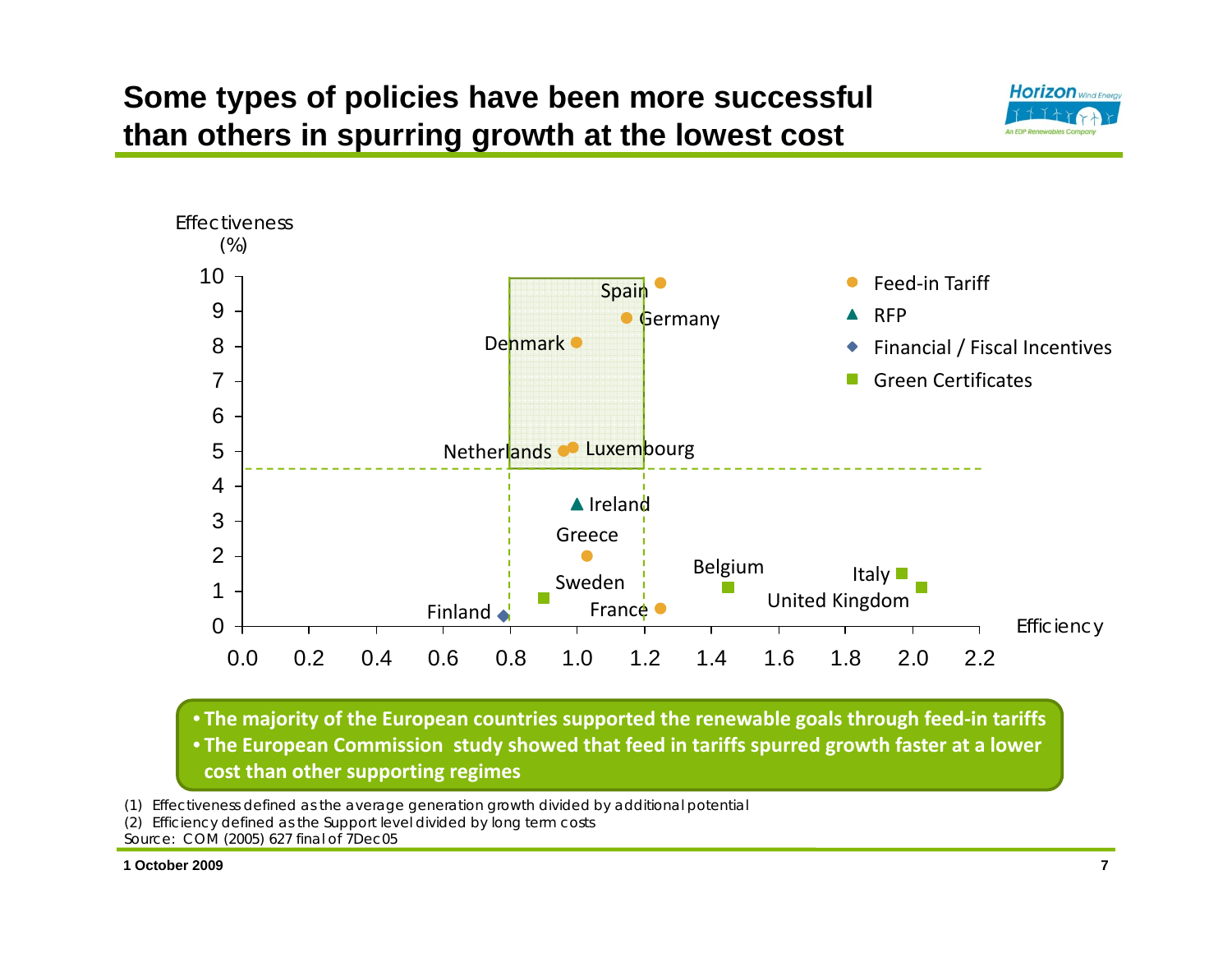## **In the US, growth has been less steady given instability in policy**



#### **Industry growth in US has not been smooth...**



#### **...as a consequence of a less clear long term policy**

early 90's

PTC was the mechanism to support growth

The intermittency and short time frame of extensions prevented companies to plan for long term growth

Business faced waves of growth with uncertain cliffs

The industry has now for the first time a clear incentive framework until 2012

A RES is needed for the continuation of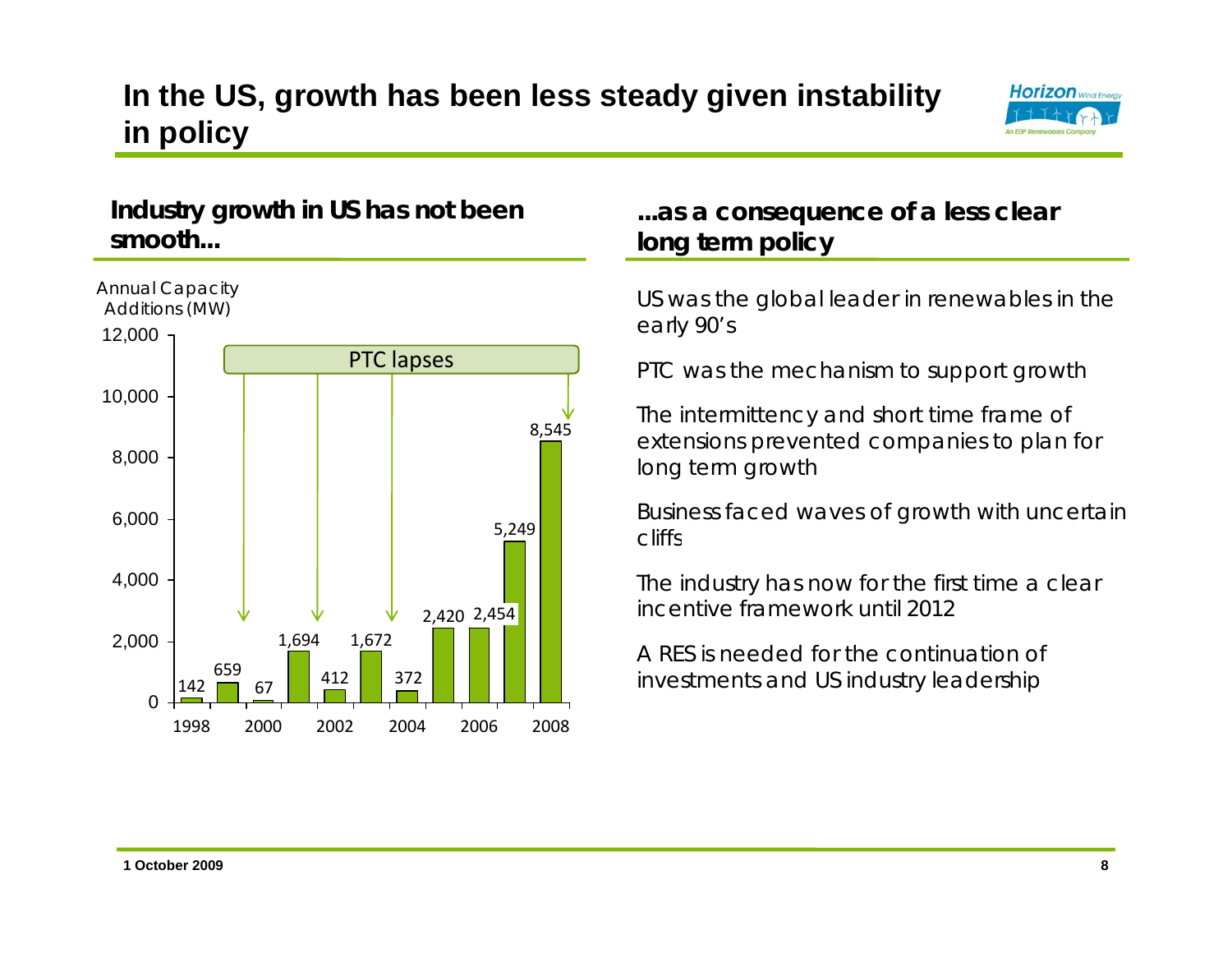## **Well developed policies drive growth that accelerate technology deployment**





Source: IEA – Technology Perspectives 2006, Global Energy Decisions – Renewable Generation Technologies (2006)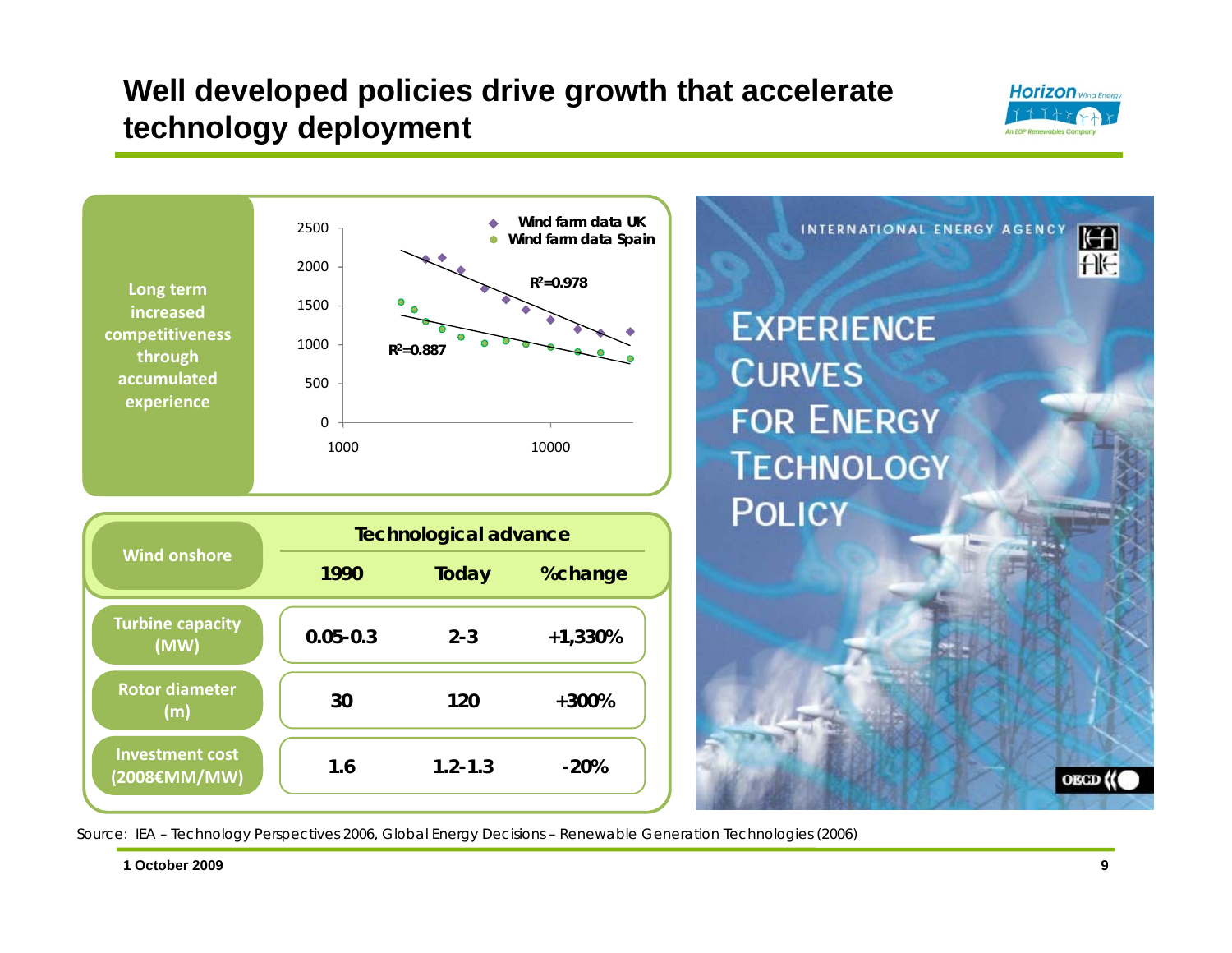# **Horizon** Wind Energ

## **There is a generation technology dilemma today that favors gas and wind…**



Notes: Assumes average plant size for new plants of Nuclear – 1,100MW, Coal – 800MW, Gas CCGT – 450MW, Wind – 100MW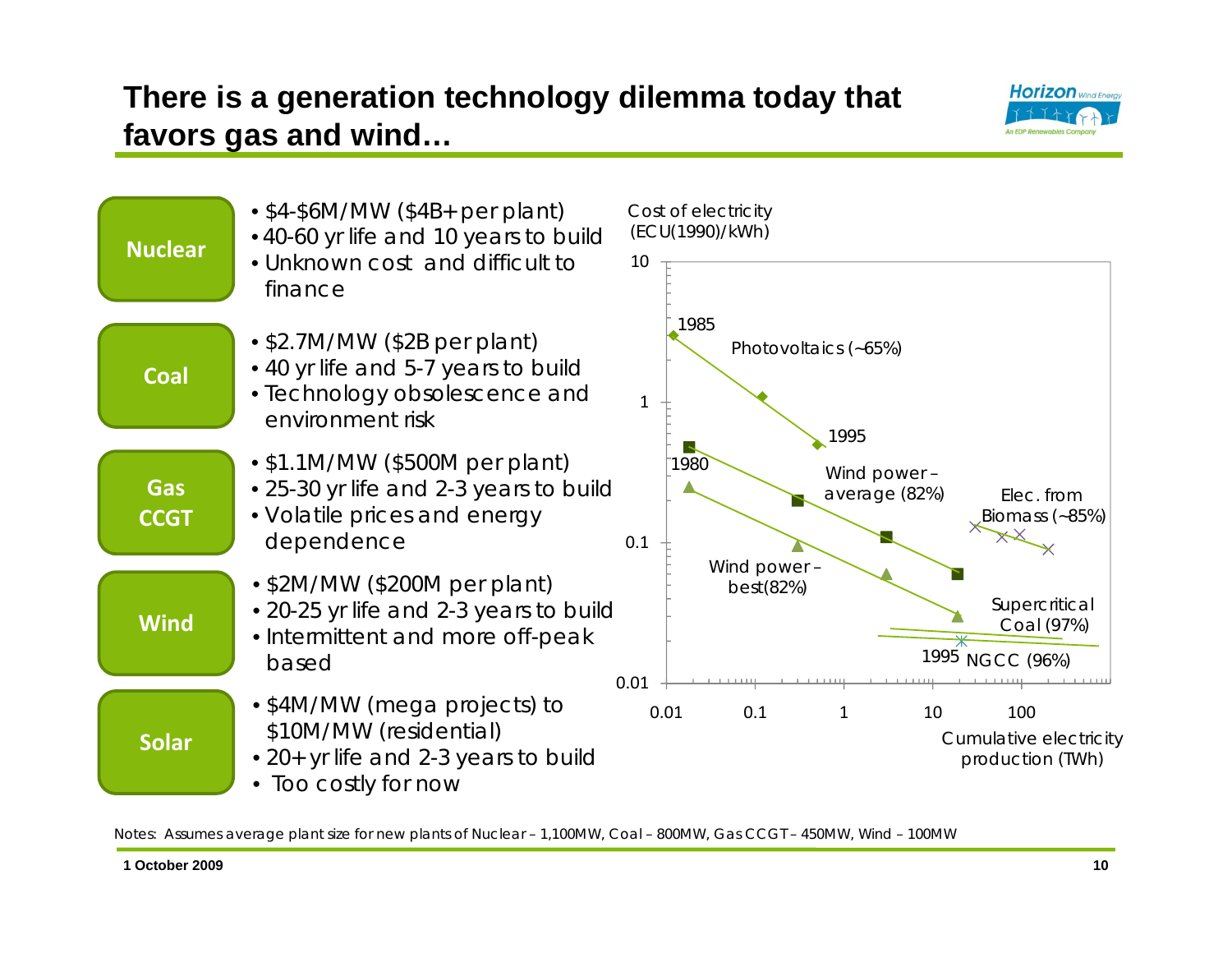## **…but new technologies are emerging on the demand side that might completely change the landscape**



| <b>Energy</b><br><b>Efficiency</b> | • Breaks the common way of solving through supply the energy<br>equation<br>• New technologies and standards with negative cost<br>• Longer time to deploy than the opportunity size hints it<br>• Direct reductions in emission levels and energy dependence        |
|------------------------------------|----------------------------------------------------------------------------------------------------------------------------------------------------------------------------------------------------------------------------------------------------------------------|
| <b>Smart Grid</b>                  | • Enables participation of demand in the market<br>• Better price signaling and cost allocation of behaviors<br>• Better use of the installed generation and wires capacity<br>• Lower congestion costs                                                              |
| <b>Electric Cars</b>               | • Distributed storage as game changer of the just-in-time nature<br>of the power industry<br>· Significant increase of primary energy efficiency<br>• Emissions rates are <30% of gasoline, diesel and hybrids<br>• Enables much higher renewable penetration levels |